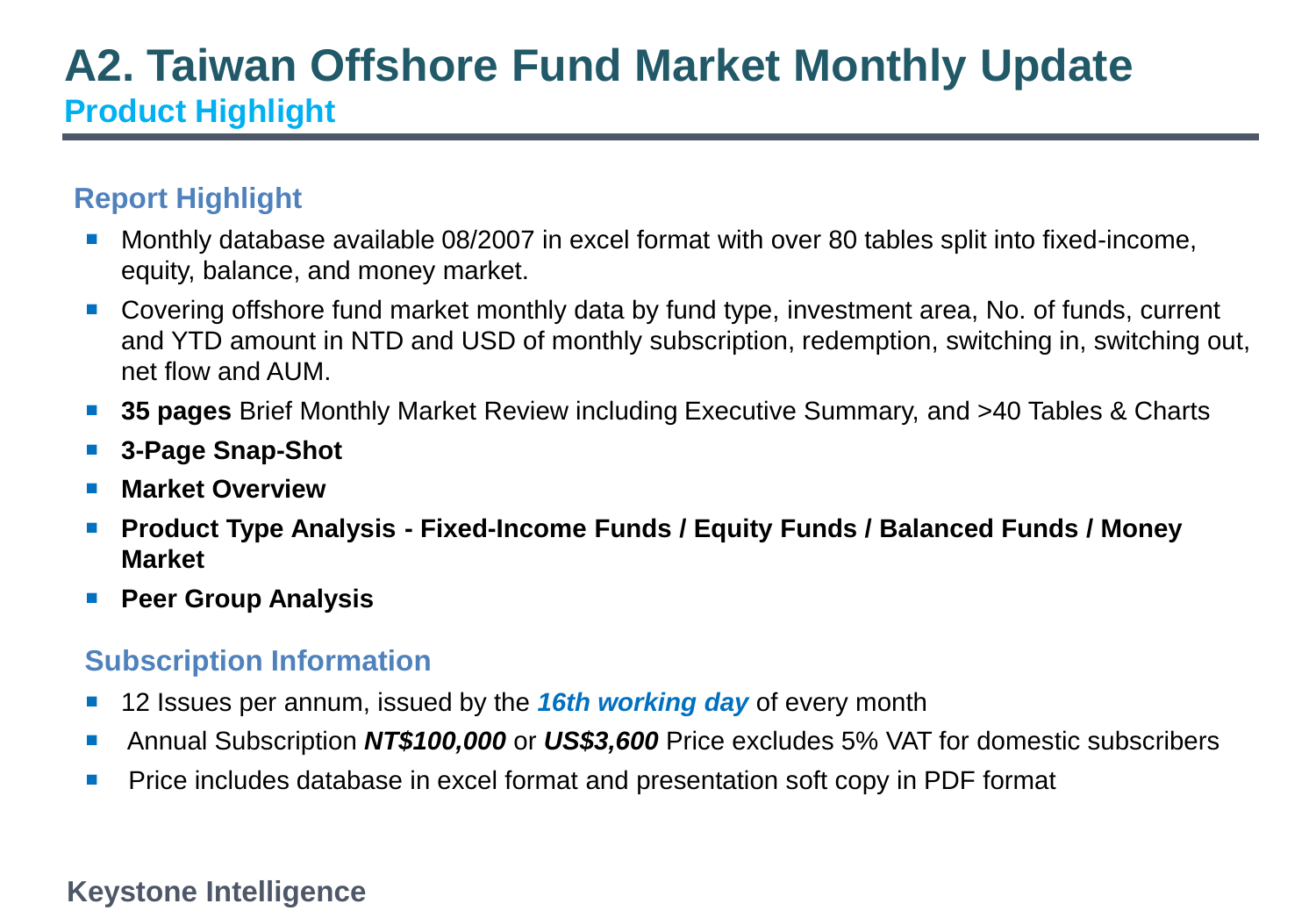# **A2. Taiwan Offshore Fund Market Monthly Update Table of Contents**

| <b>Summary</b>                                                                                                                                                                                                                                                                                                                                                                                                                                                                                                                                                   | $3 - 4$                                                                  |
|------------------------------------------------------------------------------------------------------------------------------------------------------------------------------------------------------------------------------------------------------------------------------------------------------------------------------------------------------------------------------------------------------------------------------------------------------------------------------------------------------------------------------------------------------------------|--------------------------------------------------------------------------|
| <b>Overview of Offshore Funds Market</b><br>L.<br><b>Taiwan Offshore Fund Market Summary</b><br>$\sim$ 1<br><b>Fund Distribution Breakdown</b><br>$\mathcal{L}_{\mathcal{A}}$<br><b>Asset Class Breakdown</b><br><b>All</b><br><b>Currency Class Breakdown</b><br>$\mathcal{C}^{\mathcal{A}}$<br><b>Fund Approvals and Registrations</b>                                                                                                                                                                                                                         | $5 - 11$<br>5<br>6<br>$7 - 8$<br>9<br>$10 - 11$                          |
| Ш.<br><b>Fund Structure</b><br>Fixed-Income Fund - Overview / Asset Breakdown / Fund Flow by Sector<br>$\sim$ 1<br>Equity Fund - Overview / Regional Equity / Single Country Equity / Sector Equity / Fund Flow<br>$\Box$<br><b>Balanced Fund - Overview</b><br>$\mathcal{L}_{\mathcal{A}}$<br>Money Market Fund - Overview<br>$\mathbb{R}^n$                                                                                                                                                                                                                    | $12 - 24$<br>$12 - 14$<br>$15 - 22$<br>23<br>24                          |
| Ш.<br><b>Peer Group Analysis</b><br>Market Segmentation – Asset Class Size / Weight Breakdown by Series Fund<br>$\sim$<br><b>Top-10 Series Fund by Asset Class</b><br>$\mathcal{A}$<br>Top-10 Series Fund by AUM Increases and Drops<br>ш<br>Fund Flows - Past 6 Months Monthly Net Flows by Series Fund<br>$\left\vert \cdot \right\vert$<br>Fund Flows – Past 6 Months Monthly Net Flows by Top-20 Largest Funds<br><b>College</b><br>Fund Flows - Top-20 Funds with Largest MoM Net Inflows / Outflows<br>$\mathcal{A}$<br>Top-10 Largest Fund by Asset Class | $25 - 35$<br>$25 - 27$<br>28<br>29<br>$30 - 31$<br>32<br>$33 - 34$<br>35 |

## **Keystone Intelligence**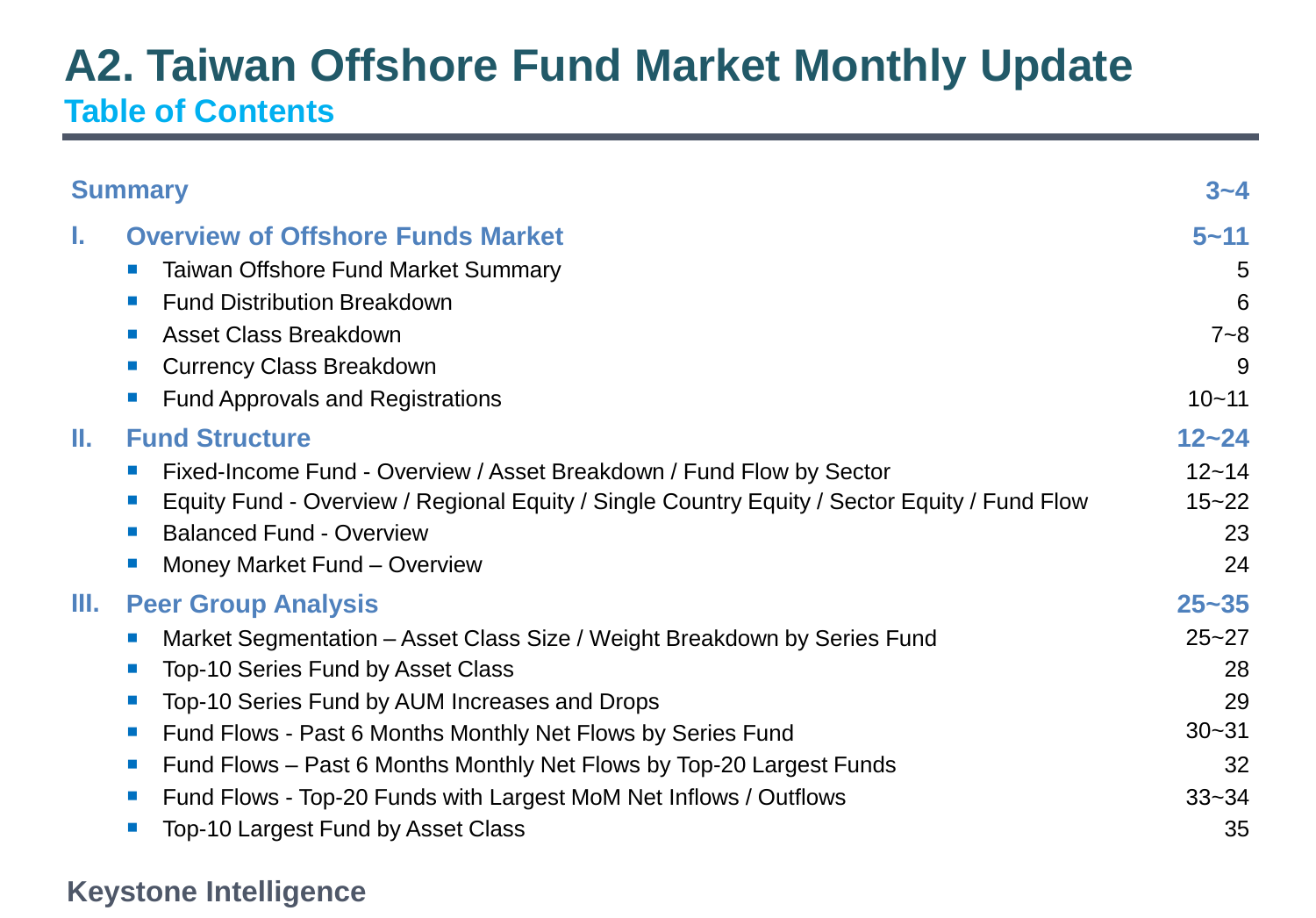

**Keystone Intelligence 碁石智庫**

# **Taiwan Offshore Fully Warket Monthly Update 01/2020 Product Code: A2 SAMPLE**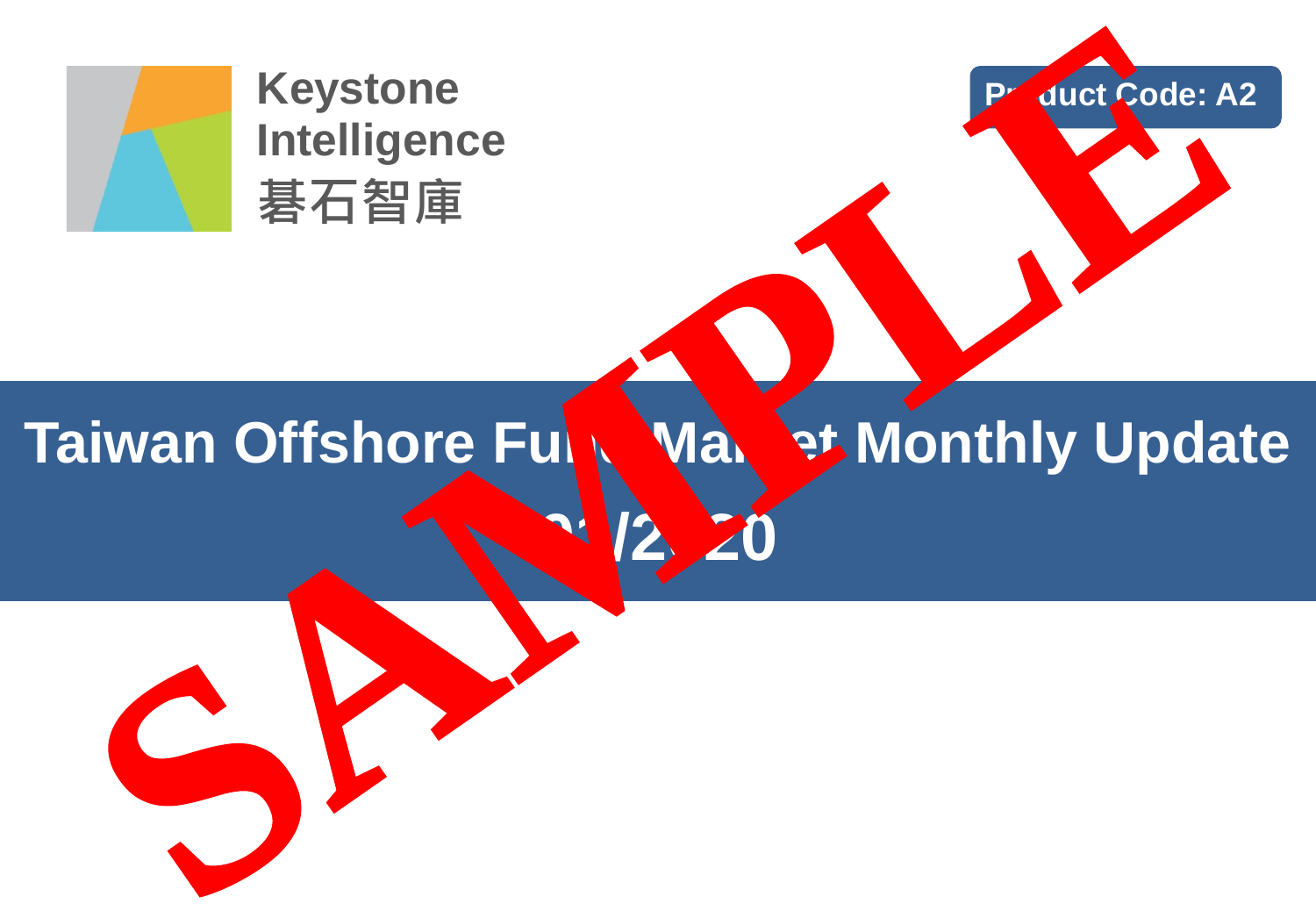# **I. Overview of Offshore Funds Market Taiwan Offshore Fund Market**

**Factor Comparison Past 6 M<sub>p</sub>** is Month **Matter of Apple 2 Apple 2 Apple 2 Apple 2 Apple 2 Apple 2 Apple 2 Apple 2 Apple 2 Apple 2 Apple 2 Apple 2 Apple 2 Apple 2 Apple 2 Apple 2 Apple 2 Apple 2 Apple 2 Apple 2 Apple 2 Apple 2 Apple 2 Appl 08/19 09/19 10/19 11/19 12/19 01/20 YTD 1Y 2Y 3Y AUM AUM 113,475 115,109 117,969 118,240 121,144 119,924 121,144 110,603 120,905 98,520 AUM Change (1,896) 1,635 85 271 (1,219) (1,219) 9,321 (981) 21,405 AUM % Change** -1.6% 1.4% 2.5% 0.2% 2.5% **-1.0%** -1.0% 8.4% -0.8% 21.7% **Fund Flows Gross Sales** 7,231 6,100 6,167 5,661 6,141 **8,524** 8,524 77,789 153,160 247,799 **Out Flow (5,676) (4,5th (1) (1) (5,633) (6,533) (8,229)** (8,229) (70,602) (141,411) (227,113) **Net Sales 1,554 1,529 1,236 (54) (391) 295 295 7,187 11,749 20,686 Retention 21.5% 25.1% 20.0% -1.0% -6.4% 3.5% 3.5% 9.2% 7.7% 8.3% Currency NT\$ vs. USD 31.410 31.0**2 30.462 30.513 30.106 **30.250 30.106** 30.740 29.150 30.650 **Currency Change** 1.100 (0.400) **44** (0.368 (0.580) 0.051 (0.407) **0.144** 0.144 (0.490) 1.100 (0.400) **Currency % Change** 1.01% -1.17% -1.87% 0.17% -1.33% **0.48%** 0.5% -1.6% 3.8% -1.3% **Mast** Age **Master Agent No. 41 41 41 41 40 40 40 41 41 42 MA No. Change 1 0 0 0 (1) 0 0 (1) (1) (2) Fund Fund No. 1,034 1,032 1,030 1,023 1,005 1,009 1,005 1,034 1,045 1,041 Fund No. Change 1 (2) (2) (7) (18) 4 4 (25) (36) (32) 1.01: Offshore Fund Market Summary (AUM & Fund Flows in US\$m Market Size**: As of 01/2020, Taiwan's offshore fund market consisted of 1,009 offshore funds under 40 master and with AUM **The Control of Contract Control of Contract Control of Contract Control of Contract Control of Contract Control of Contract Control of Contract Control of Contract Control of Contract Control of Contract Control of Contr** 

*(Source: SITCA / CBC)*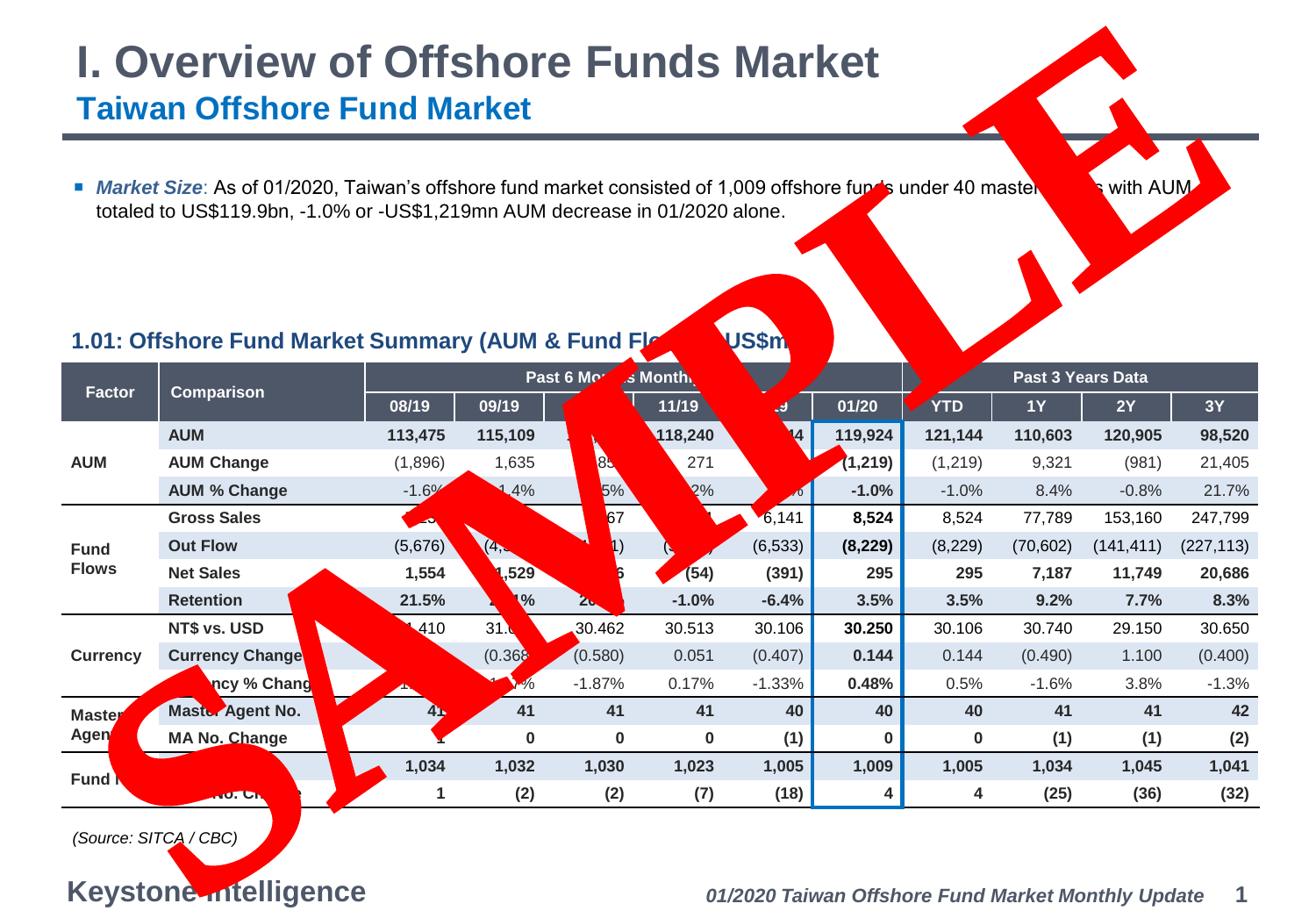# **I. Overview of Offshore Funds Market Fund Distribution Breakdown**

## **1.02: Offshore Fund Distribution Breakdown (AUM in US\$mn)**

| <b>I. Overview of Offshore Funds Market</b><br><b>Fund Distribution Breakdown</b> |                                                                                                                                                                                                                                                                                                                                     |                 |                   |                         |                 |            |          |                                                                 |           |                      |                   |
|-----------------------------------------------------------------------------------|-------------------------------------------------------------------------------------------------------------------------------------------------------------------------------------------------------------------------------------------------------------------------------------------------------------------------------------|-----------------|-------------------|-------------------------|-----------------|------------|----------|-----------------------------------------------------------------|-----------|----------------------|-------------------|
|                                                                                   | <b>Source of Funds:</b> 48.2% (US\$57.9bn) of the offshore funds was in non-discretionary more<br>(US\$55.3bn) in non-omnibus account which covers institutional money, fund of funds<br>sub-brokerage account and 1.0% (US\$1.2bn) in individual investors accounts.<br>1.02: Offshore Fund Distribution Breakdown (AUM in US\$mr) |                 |                   |                         |                 |            |          | $\sqrt{x}$ trust accounts, $\sqrt{x}$<br>tance linked products, |           | 6.1%<br><b>JS\$2</b> | $\mathbf{A}$ ) in |
| <b>Distribution</b>                                                               | <b>Factor</b>                                                                                                                                                                                                                                                                                                                       |                 | Past 6 Months Mor | <b>Ast 3 Years Data</b> |                 |            |          |                                                                 |           |                      |                   |
| <b>Source</b>                                                                     |                                                                                                                                                                                                                                                                                                                                     | 08/19           | 09/19             | 10/19                   | 11 <sub>b</sub> | 12/19      | 01/20    |                                                                 | <b>1Y</b> | 2Y                   | <b>3Y</b>         |
| Non-<br><b>Discretionary</b>                                                      | Weight                                                                                                                                                                                                                                                                                                                              | 44.4%           | 44.3%             |                         | 49.1            | 3%         | 48.2%    | 16.9%                                                           | 49.7%     | 49.9%                | 53.3%             |
|                                                                                   | <b>AUM</b>                                                                                                                                                                                                                                                                                                                          | 50,366          | 50,991            |                         | 58,048          | <b>245</b> | 57,863   | 59,245                                                          | 54,933    | 60,356               | 52,483            |
|                                                                                   | <b>AUM Change</b>                                                                                                                                                                                                                                                                                                                   | (1,076)         | 625               |                         | (100)           |            | (1, 382) | (1, 382)                                                        | 2,930     | (2, 493)             | 5,379             |
|                                                                                   | <b>AUM % Change</b>                                                                                                                                                                                                                                                                                                                 | $-2.1%$         | 1.2%              | $.0\%$                  | $0.2\%$         |            | $-2.3%$  | $-2.3%$                                                         | 5.3%      | $-4.1%$              | 10.2%             |
|                                                                                   | Weight                                                                                                                                                                                                                                                                                                                              | 49 <sup>c</sup> | $\Omega\%$        | 4%                      |                 |            | 46.1%    | 45.7%                                                           | 45.7%     | 45.7%                | 43.0%             |
| <b>Non-Omnibus</b>                                                                | <b>AUM</b>                                                                                                                                                                                                                                                                                                                          | 56,628          |                   | 53<br>86                |                 | 55,417     | 55,302   | 55,417                                                          | 50,592    | 55,216               | 42,410            |
|                                                                                   | <b>AUM Change</b>                                                                                                                                                                                                                                                                                                                   | (892)           |                   |                         |                 | 1,537      | (115)    | (115)                                                           | 4,710     | 86                   | 12,892            |
|                                                                                   | AUM % Change                                                                                                                                                                                                                                                                                                                        | $-1.6%$         | .4%               |                         | 0.5%            | 2.9%       | $-0.2%$  | $-0.2%$                                                         | 9.3%      | 0.2%                 | 30.4%             |
|                                                                                   | Weight                                                                                                                                                                                                                                                                                                                              | 1.5%            | $\sqrt{6}$        | ъ                       | 1.7%            | 1.7%       | 1.9%     | 1.7%                                                            | 1.3%      | 1.5%                 | 1.3%              |
| Sub-<br><b>Brokerage</b>                                                          | <b>AUM</b>                                                                                                                                                                                                                                                                                                                          | 1,698           | 1,7               | 1,998                   | 2,017           | 2,018      | 2,299    | 2,018                                                           | 1,417     | 1,825                | 1,325             |
|                                                                                   | <b>AUM Change</b>                                                                                                                                                                                                                                                                                                                   |                 | 62                | 238                     | 20              | 1          | 280      | 280                                                             | 881       | 473                  | 974               |
|                                                                                   | UM % Chang                                                                                                                                                                                                                                                                                                                          |                 | 7%                | 13.5%                   | 1.0%            | 0.0%       | 13.9%    | 13.9%                                                           | 62.2%     | 25.9%                | 73.5%             |
|                                                                                   | <b>Weight</b>                                                                                                                                                                                                                                                                                                                       | 1.8             | 1.8%              | 1.0%                    | 1.0%            | 1.0%       | 1.0%     | 1.0%                                                            | 1.1%      | 1.0%                 | 1.0%              |
| Indi                                                                              | <b>AUM</b>                                                                                                                                                                                                                                                                                                                          | 2,6,7           | 2,073             | 1,150                   | 1,157           | 1,180      | 1,172    | 1,180                                                           | 1,186     | 1,256                | 960               |
|                                                                                   | ge                                                                                                                                                                                                                                                                                                                                  | (7)             | 60                | (924)                   | 8               | 23         | (8)      | (8)                                                             | (14)      | (84)                 | 212               |
|                                                                                   | nge                                                                                                                                                                                                                                                                                                                                 | $-0.3%$         | 3.0%              | $-44.6%$                | 0.7%            | 2.0%       | $-0.7%$  | $-0.7%$                                                         | $-1.2%$   | $-6.7%$              | 22.0%             |
| (Source: SITCA)                                                                   | <b>Keystone ntelligence</b>                                                                                                                                                                                                                                                                                                         |                 |                   |                         |                 |            |          | 01/2020 Taiwan Offshore Fund Market Monthly Update              |           |                      | $\mathbf{2}$      |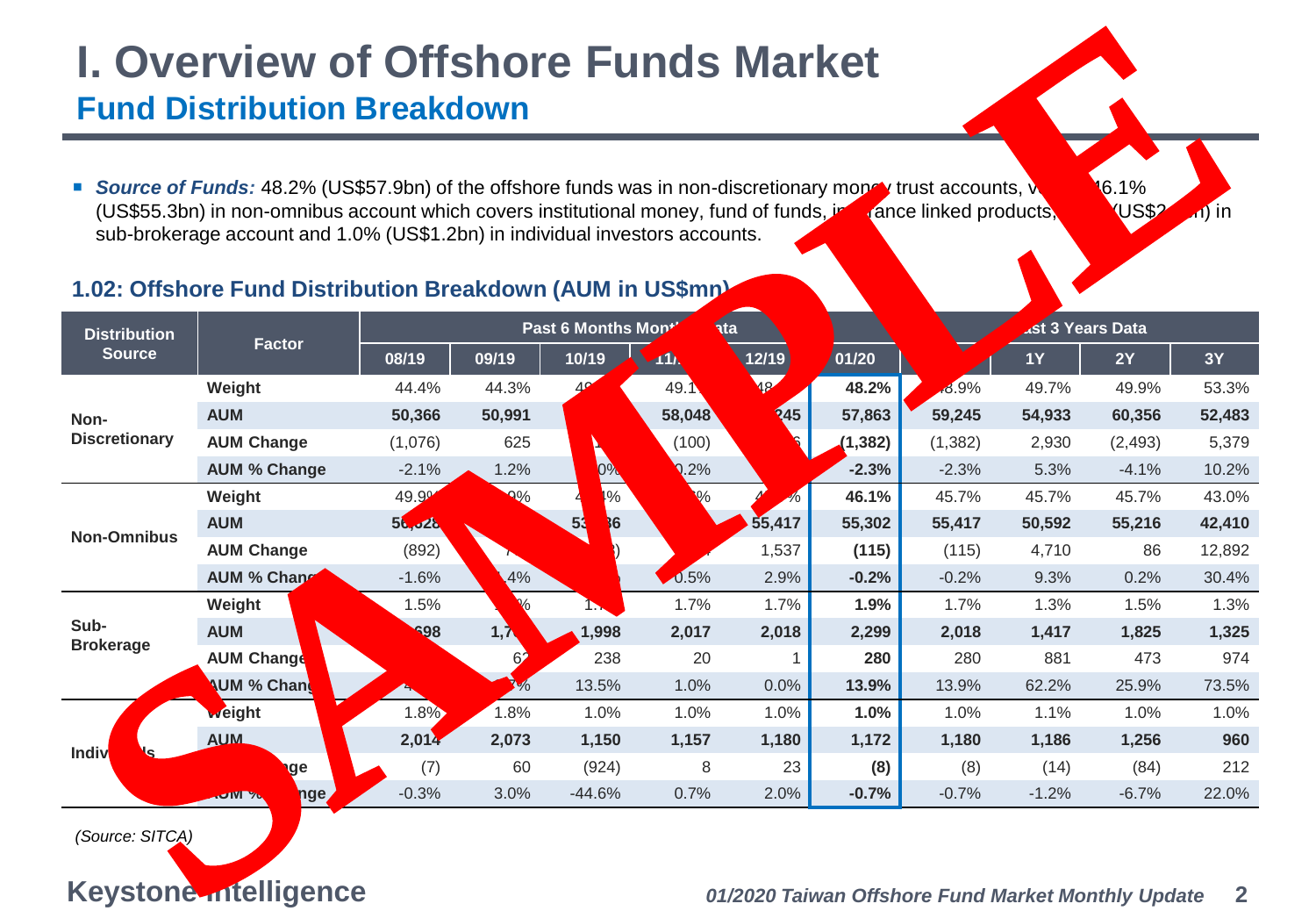# **I. Overview of Offshore Funds Market**

# **Asset Class Breakdown**

## **1.03: Offshore Fund Asset Class Breakdown (AUM in US\$mn)**

| <b>I. Overview of Offshore Funds Market</b><br><b>Asset Class Breakdown</b>                                                                                                                                                                                                                        |                      |         |             |                               |                   |            |                |                                                    |              |          |              |  |
|----------------------------------------------------------------------------------------------------------------------------------------------------------------------------------------------------------------------------------------------------------------------------------------------------|----------------------|---------|-------------|-------------------------------|-------------------|------------|----------------|----------------------------------------------------|--------------|----------|--------------|--|
| Asset Class Breakdown: 53.1% (US\$63.6bn) of the offshore funds was in fixed-income.<br>ds, versus 30.9%<br>$($ .0bn) in e $\prime$<br>funds, 15.2% (or US\$18.3bn) in balanced funds and 0.7% (or US\$861mn) in money po<br>t funds.<br>1.03: Offshore Fund Asset Class Breakdown (AUM in US\$mn) |                      |         |             |                               |                   |            |                |                                                    |              |          |              |  |
| <b>Distribution</b>                                                                                                                                                                                                                                                                                |                      |         |             | Past 6 Months Monthly         | <b>Years Data</b> |            |                |                                                    |              |          |              |  |
| <b>Source</b>                                                                                                                                                                                                                                                                                      | <b>Factor</b>        | 08/19   | 09/19       | 10/19                         |                   | 12/19      | $\sqrt{01/20}$ |                                                    | $\mathbf{1}$ | 2Y       | <b>3Y</b>    |  |
|                                                                                                                                                                                                                                                                                                    | Weight               | 52.6%   | 52.5%       | 52.2%                         | 52.               | 51.99      | 53.1%          |                                                    | 48.3%        | 49.5%    | 49.2%        |  |
| <b>Fixed-Income</b>                                                                                                                                                                                                                                                                                | <b>Fund No.</b>      | 242     | 242         |                               | 24                |            | 241            | 239                                                | 237          | 229      | 229          |  |
|                                                                                                                                                                                                                                                                                                    | <b>AUM</b>           | 59,678  | 60,479      |                               | 61,487            | 97         | 63,644         | 62,897                                             | 53,388       | 59,812   | 48,437       |  |
|                                                                                                                                                                                                                                                                                                    | <b>AUM Change</b>    | (340)   | 801         |                               | (49)              |            | 748            | 748                                                | 10,257       | 3,832    | 15,207       |  |
|                                                                                                                                                                                                                                                                                                    | <b>AUM % Change</b>  | $-0.6%$ | 1.3%        | W                             | 0.1%              |            | 1.2%           | 1.2%                                               | 19.2%        | 6.4%     | 31.4%        |  |
|                                                                                                                                                                                                                                                                                                    | Weight               | 31.5%   | <b>M.6%</b> | $\sqrt[6]{\frac{1}{2}}$<br>32 | $R\%$             | $3\lambda$ | 30.9%          | 32.1%                                              | 34.7%        | 37.3%    | 39.3%        |  |
|                                                                                                                                                                                                                                                                                                    | Fund No.             | 70      |             | 14                            |                   | ರಂ         | 686            | 685                                                | 719          | 739      | 739          |  |
| <b>Equity</b>                                                                                                                                                                                                                                                                                      | <b>AUM</b>           | 35,795  |             | 37,7                          |                   | 88,843     | 37,030         | 38,843                                             | 38,406       | 45,113   | 38,708       |  |
|                                                                                                                                                                                                                                                                                                    | <b>AUM Change</b>    | (1,251) | ხ⊾          |                               |                   | 1,108      | (1, 813)       | (1, 813)                                           | (1,376)      | (8,083)  | (1,678)      |  |
|                                                                                                                                                                                                                                                                                                    | <b>AUM % Change</b>  | $-3.4%$ | 7%          |                               | $J\%$             | 2.9%       | $-4.7%$        | $-4.7%$                                            | $-3.6%$      | $-17.9%$ | $-4.3%$      |  |
|                                                                                                                                                                                                                                                                                                    | Weight               | 15.0%   | $\sqrt{2}$  |                               | 15.2%             | 15.2%      | 15.2%          | 15.2%                                              | 15.9%        | 12.4%    | 10.4%        |  |
|                                                                                                                                                                                                                                                                                                    | Fund No.             | 57      |             | 58                            | 55                | 55         | 56             | 55                                                 | 52           | 48       | 45           |  |
| <b>Balanced</b>                                                                                                                                                                                                                                                                                    | <b>AUM</b>           | 044     | 17,171      | 47,652                        | 17,957            | 18,366     | 18,276         | 18,366                                             | 17,573       | 14,957   | 10,242       |  |
|                                                                                                                                                                                                                                                                                                    | <b>AUM Change</b>    |         | 127         | 481                           | 305               | 409        | (90)           | (90)                                               | 703          | 3,320    | 8,034        |  |
|                                                                                                                                                                                                                                                                                                    | <b>NUM % Chang</b>   |         | 0.7%        | 2.8%                          | 1.7%              | 2.3%       | $-0.5%$        | $-0.5%$                                            | 4.0%         | 22.2%    | 78.4%        |  |
|                                                                                                                                                                                                                                                                                                    | <b>ight</b>          |         | .8%         | 0.8%                          | 0.8%              | 0.8%       | 0.7%           | 0.8%                                               | 1.0%         | 0.7%     | 1.0%         |  |
|                                                                                                                                                                                                                                                                                                    | Fund No.             | 16      | 16          | 16                            | 16                | 16         | 16             | 16                                                 | 16           | 19       | 19           |  |
| <b>MM</b>                                                                                                                                                                                                                                                                                          |                      | 849     | 929         | 918                           | 947               | 919        | 861            | 919                                                | 1,125        | 884      | 1,009        |  |
|                                                                                                                                                                                                                                                                                                    | ge                   | (19)    | 80          | (11)                          | 29                | (28)       | (58)           | (58)                                               | (263)        | (23)     | (147)        |  |
|                                                                                                                                                                                                                                                                                                    | nge                  | $-2.2%$ | 9.5%        | $-1.2%$                       | 3.2%              | $-3.0%$    | $-6.3%$        | $-6.3%$                                            | $-23.4%$     | $-2.6%$  | $-14.6%$     |  |
| (Source: SITCA / Fund Clea                                                                                                                                                                                                                                                                         | Keystone ntelligence |         |             |                               |                   |            |                | 01/2020 Taiwan Offshore Fund Market Monthly Update |              |          | $\mathbf{3}$ |  |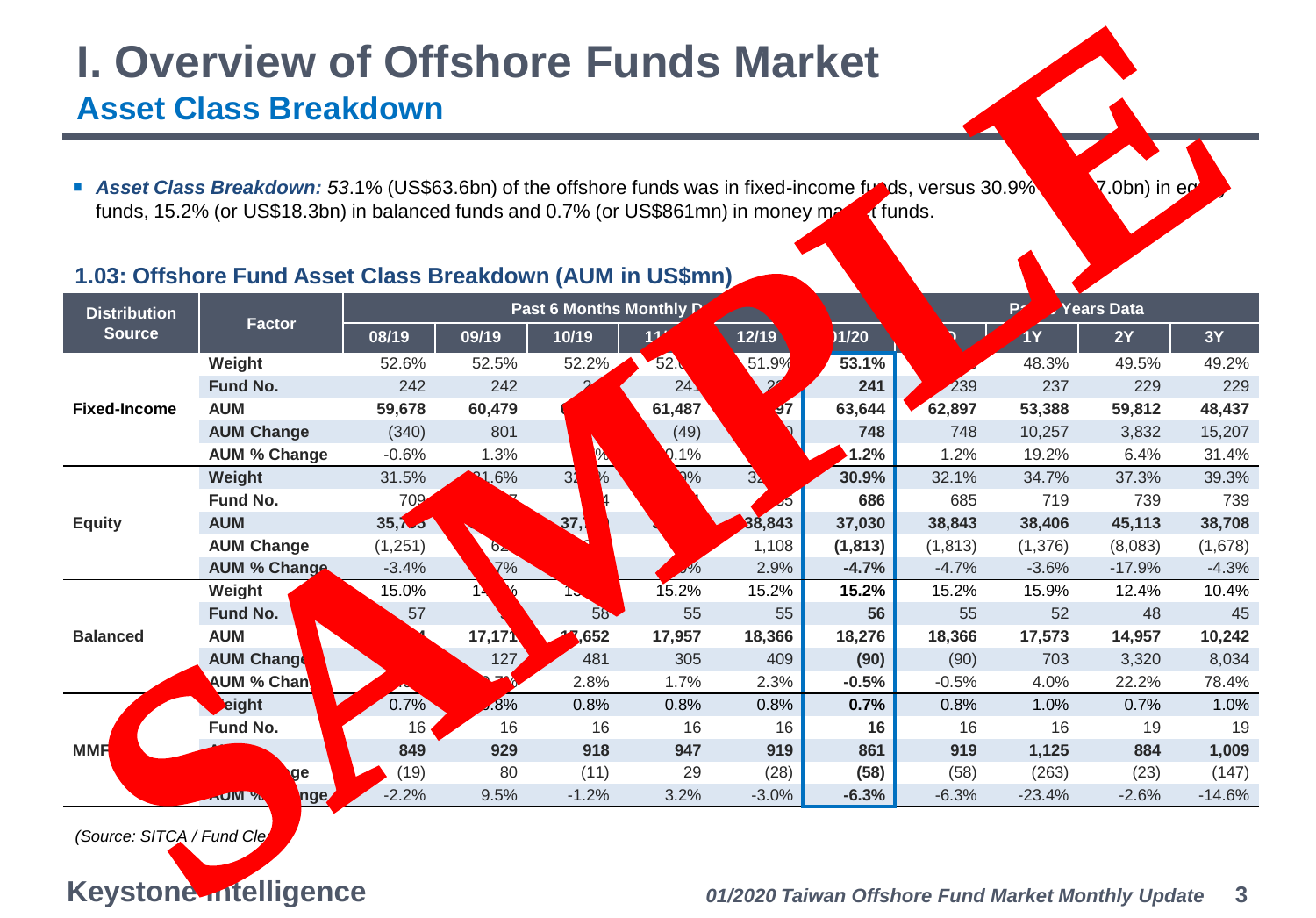# **I. Overview of Offshore Funds Market Master Agent and Fund Approval**

- *New Fund Approval:* 5 new funds were approved in 01/2020, including 2 equity, 2 fixed-income and 1 balanced and fund.
- *New Fund Application:* The application for T. Rowe Price Global High Income Bond Fund was submitted in 01/2020 by Marbo SICE.
- *Fund Delisting:* GAM Star Asia-Pacific Equity fund was delisted from Taiwan market in 01/2020 due to fund merger.
- **Pending Registrations: There were 19 offshore funds** waiting for approvals, including 14 bonds, 4 equities and REITs.

### **1.06: List of Newly Registered Offshore Funds and Master Agent Change Approval (01/2020)**



|                                  |                                                 | • New Fund Approval: 5 new funds were approved in 01/2020,<br>including 2 equity, 2 fixed-income and 1 balanced and fund.  |                                   | 1.05: Fund Regic ration & Withdra                                   |                      |                   | (2020)                   |                              |
|----------------------------------|-------------------------------------------------|----------------------------------------------------------------------------------------------------------------------------|-----------------------------------|---------------------------------------------------------------------|----------------------|-------------------|--------------------------|------------------------------|
| Marbo SICE.                      |                                                 | <b>New Fund Application:</b> The application for T. Rowe Price<br>Global High Income Bond Fund was submitted in 01/2020 by |                                   | <b>Application</b><br><b>Type</b><br><b>Fixed</b>                   | <b>Class</b><br>Fund | 01/20<br>Ap roval | $\overline{4e}$<br>14    | <b>YTD</b><br>$\overline{2}$ |
|                                  |                                                 | <b>Fund Delisting:</b> GAM Star Asia-Pacific Equity fund was                                                               |                                   | quity <b>N</b>                                                      |                      |                   |                          | $\overline{2}$               |
|                                  |                                                 | delisted from Taiwan market in 01/2020 due to fund merger.                                                                 |                                   | <b>Balanced</b><br>ation                                            |                      |                   | 0                        |                              |
|                                  |                                                 | Pending Registrations: There were 19 offshore funds                                                                        |                                   | <b>REITs</b>                                                        | <b>Totl</b>          | 0<br>5            | 19                       | 0<br>5                       |
| REIT <sub>s.</sub>               |                                                 | waiting for approvals, including 14 bonds, 4 equities an                                                                   |                                   | <b>Fund</b><br>raw                                                  |                      | 1                 | N/A                      | $\mathbf 1$                  |
|                                  |                                                 |                                                                                                                            |                                   | <b>MA Tra</b>                                                       |                      | 0                 | 0                        | $\mathbf 0$                  |
|                                  |                                                 |                                                                                                                            |                                   |                                                                     |                      |                   |                          |                              |
| <b>Application</b>               | 1.06: List of Newly Registered Offs<br>Approval | <b>Application</b><br>Master<br>ent                                                                                        | <b>I</b> Mas<br>$\blacksquare$    | <b>At Change Approval (01/2020)</b><br><b>Fund Name</b>             |                      |                   | <b>Asset Class</b>       |                              |
| <b>Date</b><br>06/28/19          | <b>Date</b><br>01/15/20                         | <b>Days</b><br><b>Templeton SK</b>                                                                                         |                                   | Franklin, European Small- Mid Cap Growth Fund                       |                      |                   | <b>Equity Fund</b>       |                              |
| 06/28/19                         | 01/15/20                                        | empleton SICE                                                                                                              |                                   | mpleton Emerging Markets Balanced Fund                              |                      |                   | <b>Balanced Fund</b>     |                              |
| 05/09/19                         | 1/16/20                                         | 252<br><b>CE</b>                                                                                                           |                                   | <b>UBAM EM Investment Grade Corporate Bond</b>                      |                      |                   | <b>Fixed-income Fund</b> |                              |
| 06/2<br>$\sqrt{9}$               | 17/20                                           | $\mathfrak{p}_3$                                                                                                           | <b>Parvest Global Environment</b> |                                                                     |                      |                   | <b>Equity Fund</b>       |                              |
| 0 <sup>1</sup><br>$\sqrt[3]{19}$ | 01/30/20                                        | oring SITE<br>Eas                                                                                                          |                                   | M&G (Lux) Investment Funds 1 - M&G (Lux) Emerging Markets Bond Fund |                      |                   | <b>Fixed-income Fund</b> |                              |

```
(Source: SITCA)
```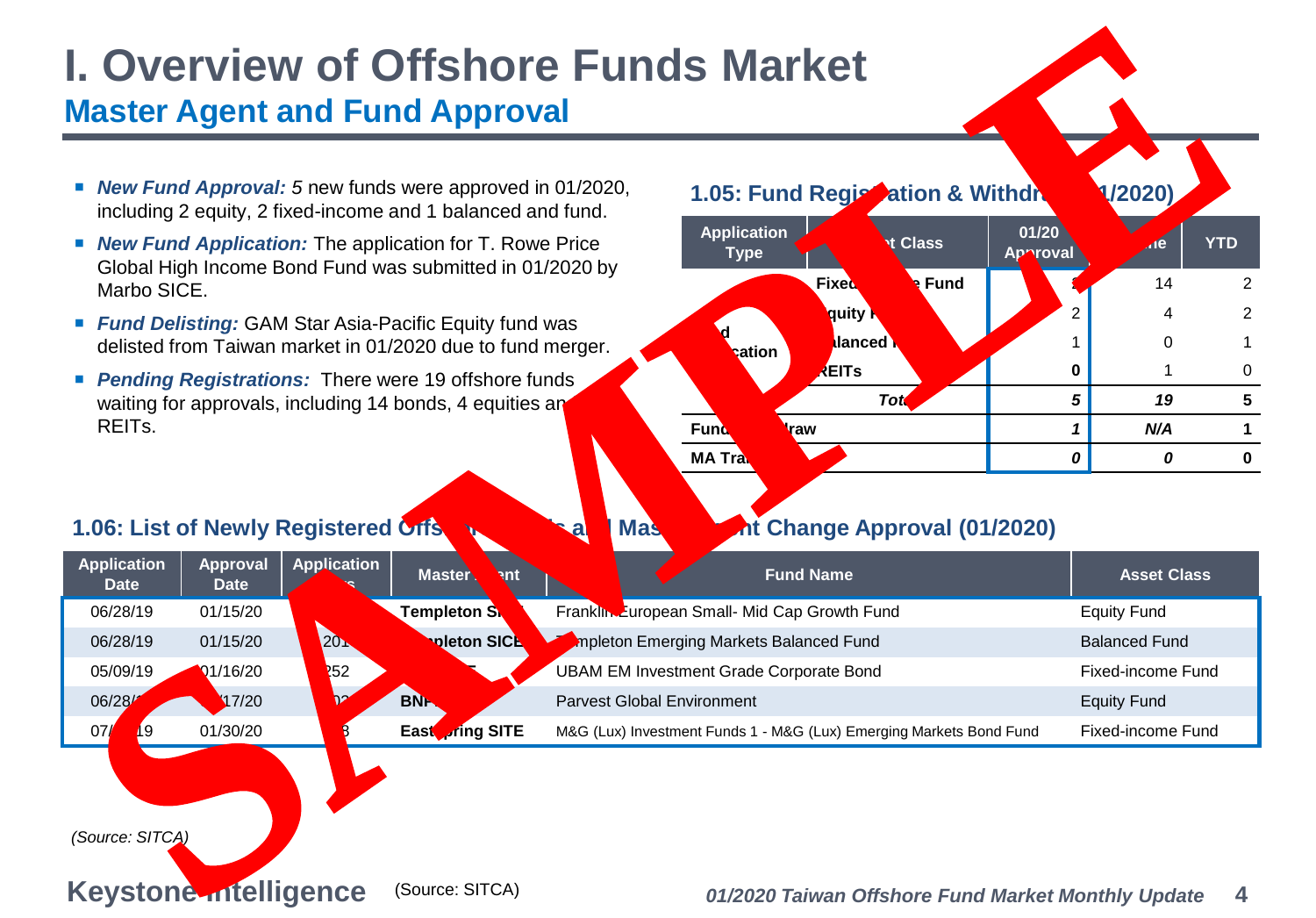# **II. Fund Structure Fixed-Income Funds - Overview**

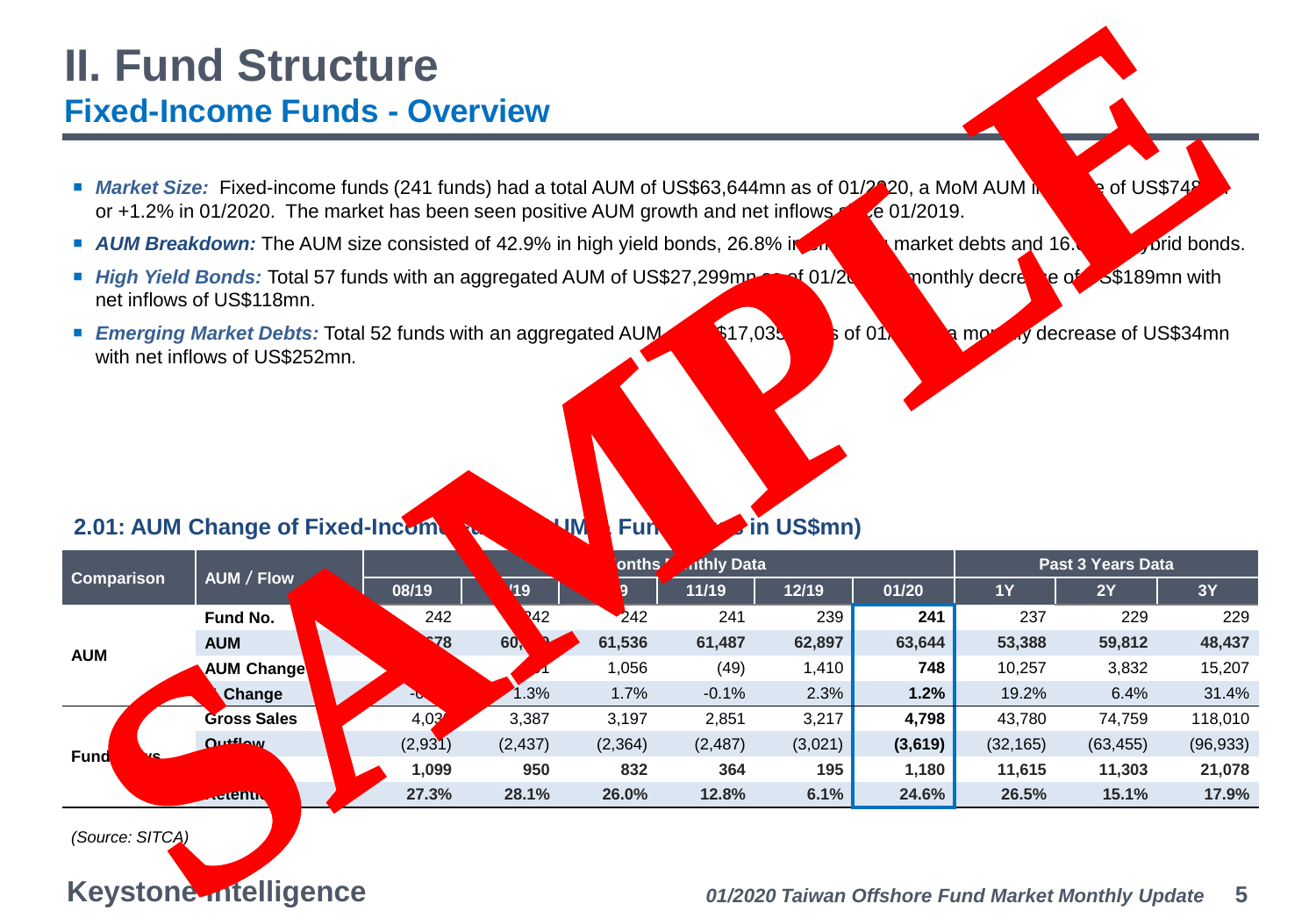# **II. Fund Structure Equity Funds - Overview**



- **Regional equity funds:** Total 260 funds with US\$13,914mn AUM as of 01/2020, a decrease of US\$1,171mn (-7.8%) in 01/2020 with US\$673mn net outflows. As of 01/2020, the market consisted of APAC **ARC (32.7%), China & HK Equit** (2.0%), Developed Europe (20.6%) and Emerging Latin America Equity (12.3%).
- **Single-country equity funds:** A total of 191 funds with US\$7,829m Aumentual Aumentual Aumentual Aumentual Aumentual Aumentual Aumentual Aumentual Aumentual Aumentual Aumentual Aumentual Aumentual Aumentual Aumentual Aumen US\$99mn net outflows. As of 01/2020, the market consisted of US equity (61.0%), India (14.5%),  $\frac{1}{2}$ an (10.5%) and Russia (4.0%).

| AUM breakdown: Equity funds (686 funds) had a total AUM of US\$37,030mn as of 01/20<br>01/2020. The AUM size consisted of 41.3% in global equity funds, 37.6% in regional e<br>Regional equity funds: Total 260 funds with US\$13,914mn AUM as of 01/2020 a deck<br>US\$673mn net outflows. As of 01/2020, the market consisted of APAC.<br>Europe (20.6%) and Emerging Latin America Equity (12.3%).<br>Single-country equity funds: A total of 191 funds with US\$7.8.<br>US\$99mn net outflows. As of 01/2020, the market consisted of US ev<br><b>AUM &amp;</b><br><b>und</b><br>Months | s in U<br>$\boldsymbol{\mathcal{J}}$ ata | (7%)<br><b>Ase of US</b><br>a de<br>1.0 <sup>c</sup><br>$\mathbf{m}$ | , India (14.5% | $J$ , a decrease of $U$ .<br>funds and 21.1% in s.<br>US\$1,171mm<br>& HK Equit<br>Jan (10.5%) and Russia (4.0%). | <mark>8</mark> mn (-4.7%<br>untry<br>$-7.8\%$<br>2.0%), Developed<br>$\sqrt{6}$ ) in 01/2020 with<br>Past 3 Years Data | <sub>1</sub> dity<br>$101/2020$ with |
|---------------------------------------------------------------------------------------------------------------------------------------------------------------------------------------------------------------------------------------------------------------------------------------------------------------------------------------------------------------------------------------------------------------------------------------------------------------------------------------------------------------------------------------------------------------------------------------------|------------------------------------------|----------------------------------------------------------------------|----------------|-------------------------------------------------------------------------------------------------------------------|------------------------------------------------------------------------------------------------------------------------|--------------------------------------|
|                                                                                                                                                                                                                                                                                                                                                                                                                                                                                                                                                                                             |                                          |                                                                      |                |                                                                                                                   |                                                                                                                        |                                      |
|                                                                                                                                                                                                                                                                                                                                                                                                                                                                                                                                                                                             |                                          |                                                                      |                |                                                                                                                   |                                                                                                                        |                                      |
|                                                                                                                                                                                                                                                                                                                                                                                                                                                                                                                                                                                             |                                          |                                                                      |                |                                                                                                                   |                                                                                                                        |                                      |
| 09/15<br>19                                                                                                                                                                                                                                                                                                                                                                                                                                                                                                                                                                                 | 1/19                                     | 12/19                                                                | 01/20          | <b>1Y</b>                                                                                                         | 2Y                                                                                                                     | <b>3Y</b>                            |
| 704<br>707                                                                                                                                                                                                                                                                                                                                                                                                                                                                                                                                                                                  | 701                                      | 685                                                                  | 686            | 719                                                                                                               | 739                                                                                                                    | 739                                  |
| 37,749<br>419                                                                                                                                                                                                                                                                                                                                                                                                                                                                                                                                                                               | 37,734                                   | 38,843                                                               | 37,030         | 38,406                                                                                                            | 45,113                                                                                                                 | 38,708                               |
| 1,330                                                                                                                                                                                                                                                                                                                                                                                                                                                                                                                                                                                       | (15)                                     | 1,108                                                                | (1, 813)       | (1,376)                                                                                                           | (8,083)                                                                                                                | (1,678)                              |
| 1%<br>3.7%                                                                                                                                                                                                                                                                                                                                                                                                                                                                                                                                                                                  | 0.0%                                     | 2.9%                                                                 | $-4.7%$        | $-3.6%$                                                                                                           | $-17.9%$                                                                                                               | $-4.3%$                              |
| 1,843<br>1,987                                                                                                                                                                                                                                                                                                                                                                                                                                                                                                                                                                              | 1,965                                    | 2,025                                                                | 2,657          | 23,432                                                                                                            | 52,664                                                                                                                 | 89,230                               |
| (1,525)                                                                                                                                                                                                                                                                                                                                                                                                                                                                                                                                                                                     | (2, 467)                                 | (2, 522)                                                             | (3,604)        | (28, 270)                                                                                                         | (58,036)                                                                                                               | (98, 605)                            |
| 318                                                                                                                                                                                                                                                                                                                                                                                                                                                                                                                                                                                         | (502)                                    | (497)                                                                | (947)          | (4,838)                                                                                                           | (5, 373)                                                                                                               | (9,374)                              |
|                                                                                                                                                                                                                                                                                                                                                                                                                                                                                                                                                                                             | $-25.5%$                                 | $-24.5%$                                                             | $-35.6%$       | $-20.6%$                                                                                                          | $-10.2%$                                                                                                               | $-10.5%$                             |
|                                                                                                                                                                                                                                                                                                                                                                                                                                                                                                                                                                                             | 17.2%                                    | (1,786)<br>201<br>10.1%                                              |                |                                                                                                                   |                                                                                                                        |                                      |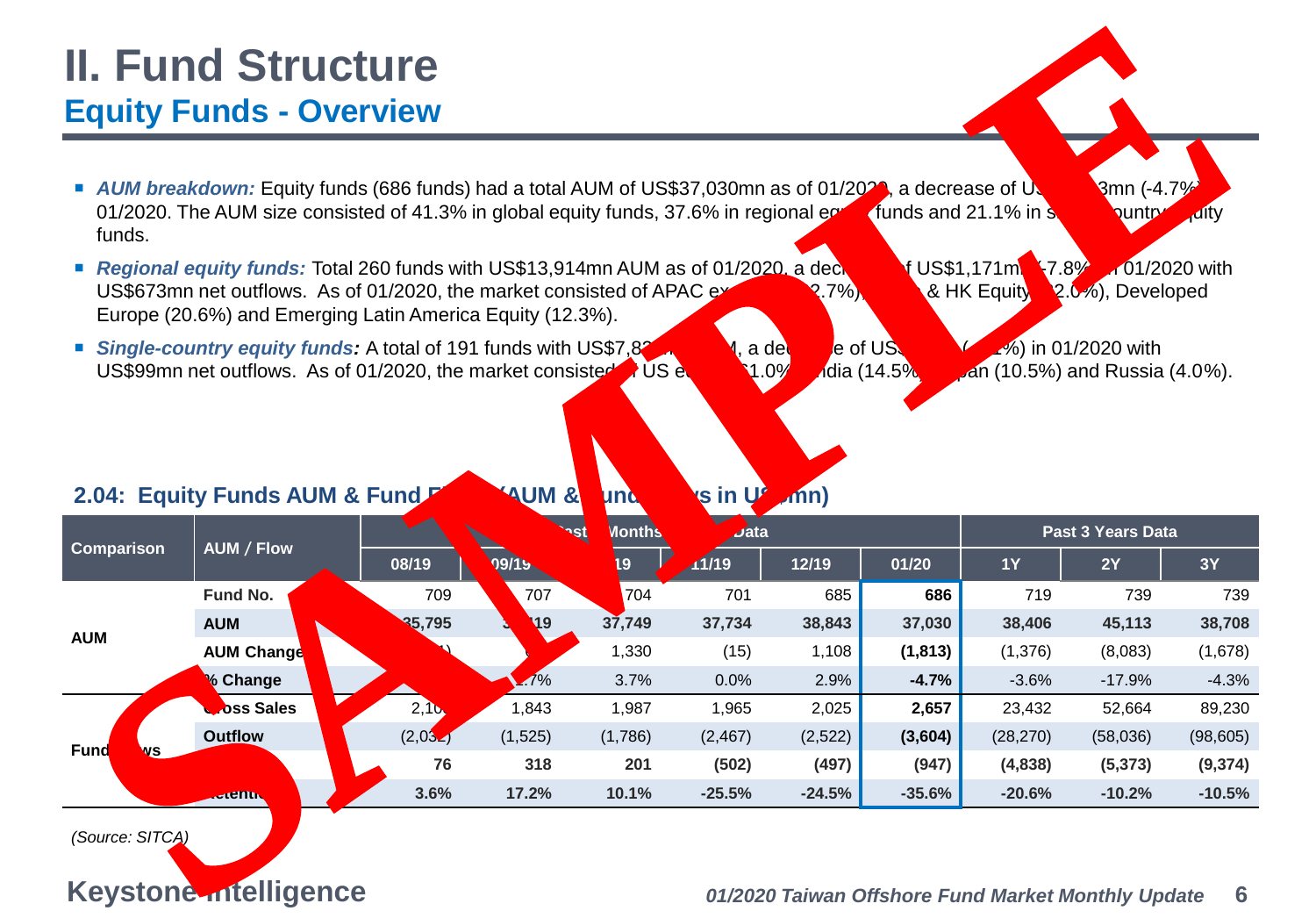|                                     | <b>II. Fund Structure</b>                                                               |             |                |                        |                 |                                   |                       |                 |              |              |                                                    |              |
|-------------------------------------|-----------------------------------------------------------------------------------------|-------------|----------------|------------------------|-----------------|-----------------------------------|-----------------------|-----------------|--------------|--------------|----------------------------------------------------|--------------|
|                                     | <b>Balanced Funds</b><br>2.12: Fund Flows - Balanced Funds (AUM & Fund Flows in US\$mn) |             |                |                        |                 |                                   |                       |                 |              |              |                                                    |              |
|                                     |                                                                                         |             |                |                        |                 | <b>Past 6 Months Monthly Data</b> |                       |                 |              | Pas          | .d                                                 |              |
| <b>Comparison</b>                   | <b>AUM / Flow</b>                                                                       | 08/19       | 09/19          |                        | 10/19           | 11/19                             | 12/19                 | 1/20            |              | 1Y           |                                                    | <b>3Y</b>    |
|                                     | Fund No.                                                                                |             | 57             | 57                     | 58              |                                   | 55                    |                 | 56           |              | 48                                                 | 45           |
|                                     | <b>AUM</b>                                                                              | 17,044      |                | 17,171                 | 17,652          | ,957                              | <b>B66</b>            |                 | 76           | 17           | 14,957                                             | 10,242       |
| <b>AUM</b>                          | <b>AUM Change</b>                                                                       | (282)       |                | 127                    | 481             | 305                               | 409                   |                 |              | 703          | 3,320                                              | 8,034        |
|                                     | % Change                                                                                | $-1.6%$     |                | 0.7%                   | 3%              | <b>V</b> o                        | 2.3%                  |                 |              | 4.0%         | 22.2%                                              | 78.4%        |
|                                     | <b>Gross Sales</b>                                                                      | 940         |                | 646                    | 822             |                                   | 756                   |                 |              | 8,749        | 20,832                                             | 32,303       |
| <b>Fund Flows</b>                   | <b>Outflow</b>                                                                          | (544)       |                | (465)                  | 15)             |                                   | (816)                 |                 | (813)        | (8,064)      | (15,030)                                           | (23, 184)    |
|                                     | <b>Net Sales</b>                                                                        | 396         |                | 181                    |                 |                                   | (60)                  |                 | 123          | 686          | 5,801                                              | 9,119        |
|                                     | <b>Retention</b>                                                                        | 42.1%       |                | 28.1%                  |                 | 8.1%                              | $\gamma$ <sub>o</sub> | 13.1%           |              | 7.8%         | 27.8%                                              | 28.2%        |
|                                     | 2.13: Balanced Funds - AUM & AUM                                                        |             |                |                        | vestn           |                                   |                       |                 |              |              |                                                    |              |
| <b>Investment Area</b>              | No. of                                                                                  | <b>AUM</b>  |                |                        | nths M          | <b>Aly AUM (US\$mn)</b>           |                       |                 |              |              | AUM Changes in Past 3 Years (US\$mn)               |              |
|                                     | R                                                                                       | Weight      | 08/1           | 09/15                  | 10/19           | 11/19                             | 12/19                 | 01/19           | <b>MoM</b>   | <b>1Y</b>    | 2Y                                                 | <b>3Y</b>    |
| <b>USA</b><br><b>Hybrid Markets</b> |                                                                                         | 70.7%<br>9% | 12,44<br>2,389 | 12,408<br>$2 \cdot 45$ | 12,695<br>2,640 | 12,892<br>2,711                   | 13,164<br>2,794       | 12,924<br>2,904 | (240)<br>109 | (326)<br>777 | 2,764<br>586                                       | 6,867<br>589 |
| Developed Managets                  |                                                                                         | <b>B</b>    | 1,086          | ,095                   | 1,178           | 1,245                             | 1,303                 | 1,392           | 88           | 456          | 541                                                | 578          |
| Emerging M                          | 7                                                                                       |             | 493            | 485                    | 485             | 477                               | 482                   | 463             | (19)         | (98)         | (146)                                              | 304          |
| APAC<br>.Japan                      |                                                                                         | Æ.,         | 7ء             | 438                    | 450             | 449                               | 459                   | 441             | (17)         | (67)         | (330)                                              | (247)        |
| <b>APA</b><br>ncl Japan             |                                                                                         | 0.7%        | 159            | 165                    | 169             | 149                               | 130                   | 124             | (6)          | (29)         | (71)                                               | (40)         |
| Dev<br>ed Europe.                   |                                                                                         | 0.2%        | 34             | 33                     | 33              | 32                                | 34                    | 29              | (5)          | (7)          | (20)                                               | (12)         |
| (Source: SITCA / Fund Clea          | $5\sqrt$                                                                                | 100.0%      | 17,044         | 17,171                 | 17,652          | 17,957                            | 18,366                | 18,276          | (90)         | 703          | 3,320                                              | 8,034        |
|                                     | Keystone ntelligence                                                                    |             |                |                        |                 |                                   |                       |                 |              |              | 01/2020 Taiwan Offshore Fund Market Monthly Update | 7            |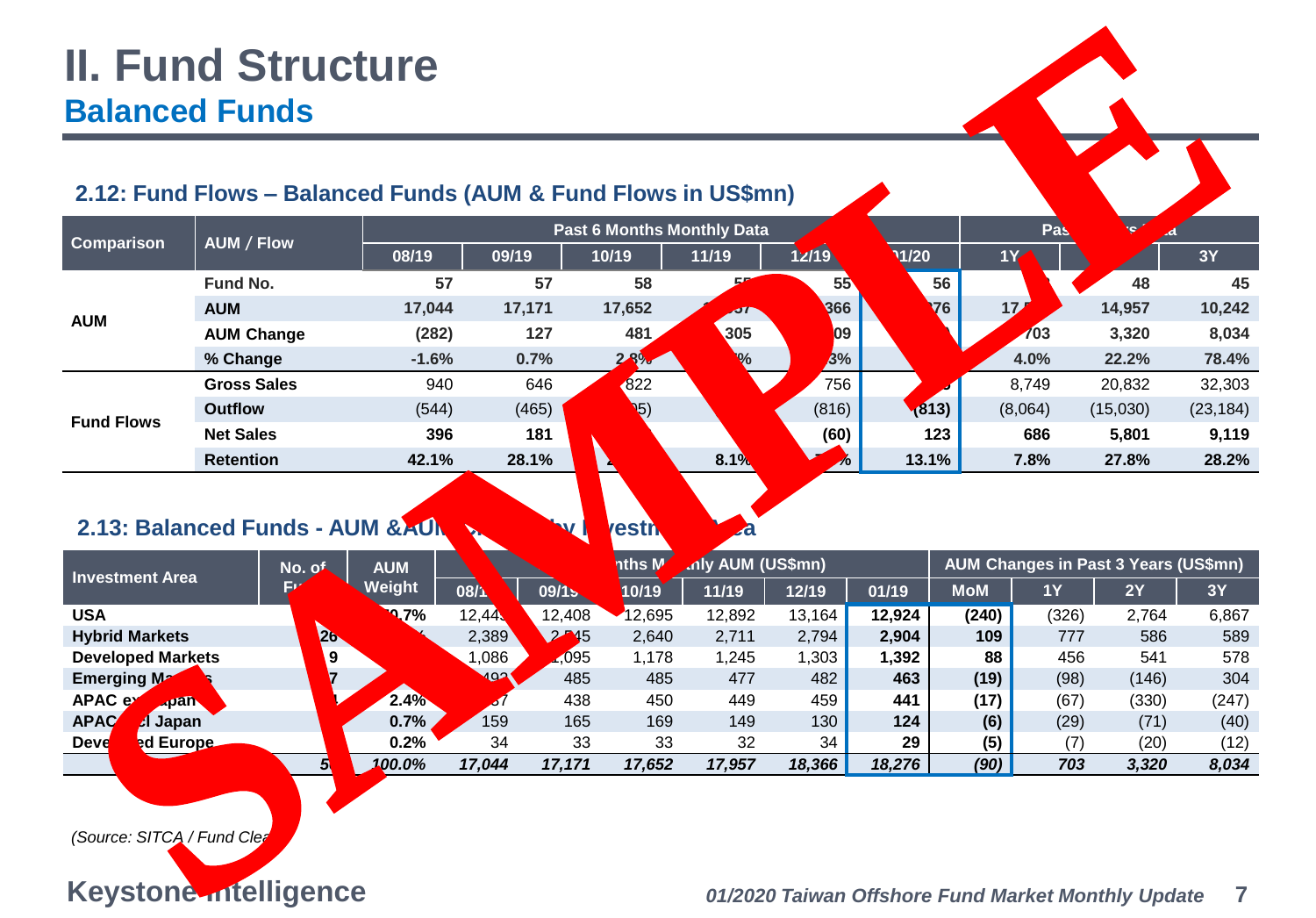## **2.14: Money Market Funds AUM & Flow (AUM & Fund Flows in US\$mn)**

| 2.14: Money Market Funds AUM & Flow (AUM & Fund Flows in US\$mn) | <b>Money Market Funds</b> |                                    |              |            |                                    |                     |              |                            |            |                                             |          |               |
|------------------------------------------------------------------|---------------------------|------------------------------------|--------------|------------|------------------------------------|---------------------|--------------|----------------------------|------------|---------------------------------------------|----------|---------------|
|                                                                  |                           |                                    |              |            | <b>Past 6 Months Monthly Data</b>  |                     |              |                            |            | Pas                                         | .d       |               |
| <b>Comparison</b>                                                | <b>AUM / Flow</b>         |                                    | 08/19        | 09/19      | 10/19                              | 11/19               | 12/19        |                            | 1/20       | <b>1Y</b>                                   |          | <b>3Y</b>     |
|                                                                  | Fund No.                  |                                    | 16           | 16         | 16                                 |                     |              | 16                         | 16         |                                             | 19       | 19            |
|                                                                  | <b>AUM</b>                |                                    | 849          | 929        | 918                                | 947                 |              | 919                        | 61         |                                             | 884      | 1,009         |
| <b>AUM</b>                                                       | <b>AUM Change</b>         |                                    | (19)         | 80         | (11)                               | 29                  |              | (28)                       |            | $\angle$ <b>63</b> )                        | (23)     | (147)         |
|                                                                  | % Change                  |                                    | $-2.2%$      | 9.5%       | $2\%$                              | $\sqrt[6]{\cdot}$   |              | $-3.0%$                    |            | $-23.4%$                                    | $-2.6%$  | $-14.6%$      |
|                                                                  | <b>Gross Sales</b>        |                                    | 151          | 222        | 160                                |                     |              | 142                        |            | 1,806                                       | 4,861    | 8,184         |
| <b>Fund Flows</b>                                                | <b>Outflow</b>            |                                    | (168)        | (143)      | (3)                                |                     |              | (171)                      | (190)      | (2,079)                                     | (4,833)  | (8,300)       |
|                                                                  | <b>Net Sales</b>          |                                    | (18)         | 79         |                                    |                     |              | (29)                       | (58)       | (273)                                       | 28       | (116)         |
|                                                                  |                           |                                    |              |            |                                    |                     |              |                            |            |                                             |          |               |
|                                                                  | <b>Retention</b>          |                                    | $-11.7%$     | 35.7%      |                                    | $17.8\%$            |              | $\frac{1}{2}$              | $-44.2%$   | $-15.1%$                                    | 0.6%     | $-1.4%$       |
| 2.15: Money Market Fund - Month                                  | <b>Number</b>             |                                    |              | Pas.       | <b>NV</b><br><b>Chan</b><br>Month' |                     |              | <b>Enominated Currency</b> |            |                                             |          |               |
| <b>Denominated</b><br><b>Currency</b>                            | of Share                  | <b>AUM</b><br><mark>`'eight</mark> |              |            |                                    | <b>AUM (US\$mn)</b> |              |                            |            | <b>AUM Changes in Past 3 Years (US\$mn)</b> |          |               |
| <b>USD</b>                                                       | class<br>8                |                                    | 08/19<br>784 | V19        | 853                                | 11/19<br>884        | 12/19<br>854 | 01/20<br>798               | <b>MoM</b> | <b>1Y</b>                                   | 2Y<br>17 | <b>3Y</b>     |
| <b>EUR</b>                                                       | $\mathfrak{B}$            |                                    | 13           | <b>865</b> | 12                                 | 12                  | 13           | 13                         | (56)       | (245)<br>$\bf{0}$<br>(6)                    | (3)      | (106)<br>(23) |
| <b>AUD</b>                                                       | $\overline{2}$            | $5.7\%$                            |              | 51         | 52                                 | 50                  | 51           | 49                         | (1)        | (11)                                        | (36)     | (17)          |
| <b>GBP</b>                                                       | 3                         | $\Omega$                           |              |            | $\mathbf 1$                        | 1                   | 1            | $\mathbf 1$                | (1)        | (1)                                         | (1)      | (1)           |
| tal                                                              | 16                        | $.0\%$                             | 49ء          | 929        | 918                                | 947                 | 919          | 861                        | (58)       | (263)                                       | (23)     | (147)         |

| <b>Number</b><br><b>Denominated</b><br>of Share |        | <b>AUM</b> |     | Month'         |       | <b>AUM (US\$mn)</b> |       | <b>AUM Changes in Past 3 Years (US\$mn)</b> |           |       |      |       |
|-------------------------------------------------|--------|------------|-----|----------------|-------|---------------------|-------|---------------------------------------------|-----------|-------|------|-------|
| <b>Currency</b><br>class                        | Veight | 08/19      | V19 |                | 11/19 | 12/19               | 01/20 | <b>MoM</b>                                  | <b>1Y</b> | 2Y    | 3Y   |       |
| <b>USD</b>                                      | 8      |            | 784 | <b>865</b>     | 853   | 884                 | 854   | 798                                         | (56)      | (245) | 17   | (106) |
| <b>EUR</b>                                      | 3      |            | 13  |                | 12    | 12                  | 13    | 13                                          |           | (6)   | (3)  | (23)  |
| <b>AUD</b>                                      | 2      | $5.7\%$    |     | $\frac{1}{51}$ | 52    | 50                  | 51    | 49                                          | (1)       | (11)  | (36) | (17)  |
| GBP                                             |        |            |     |                |       |                     |       |                                             | (1)       | (1)   | (1)  | (1)   |
| <b>\tal</b>                                     | 16     | $.0\%$     | 549 | 929            | 918   | 947                 | 919   | 861                                         | (58)      | (263) | (23) | (147) |
|                                                 |        |            |     |                |       |                     |       |                                             |           |       |      |       |

## **Keystone Intelligence** *01/2020 Taiwan Offshore Fund Market Monthly Update* **8**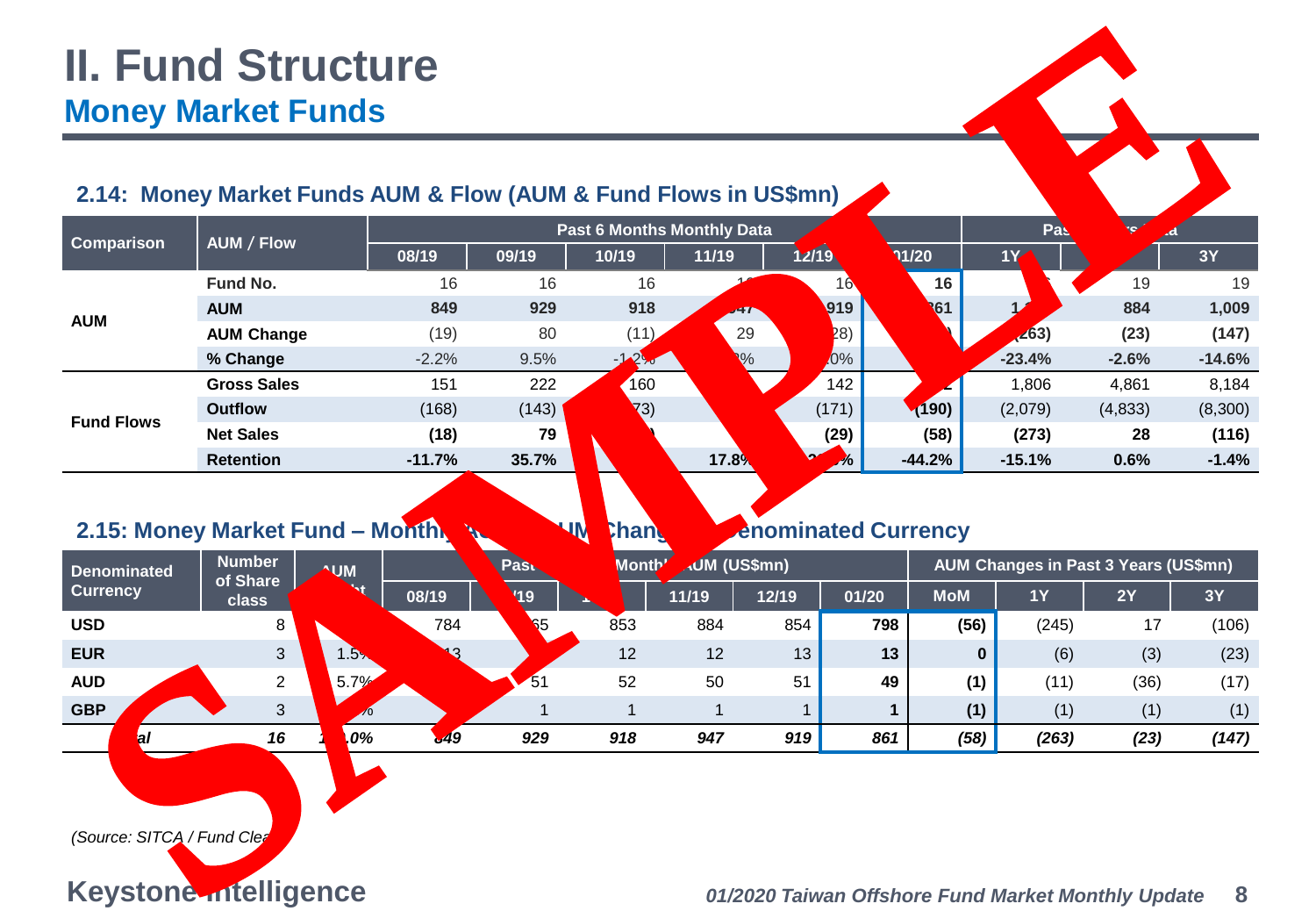## **III. Peer Group Analysis Market Segmentation - AUM Breakdown by Series Fund & by Asset Mass 3.01-1: Asset Class Size Breakdown by Series Fund (01/2020 in US\$mn) Ranking** Series Fund **Market Share Current AUM by Asset Class AUM Changes in Past 3 Years Fixed-Income Equity Balanced MMF Total MoM 1Y 2Y 3Y 1 AB 22.2%** 21,196 4,818 632 81 281 830 830 1,324 6,787 **Templeton 12.4%** 9,393 5,007 411 66 **14,876 (670)** (1,284) (2,109) 2,464 **Allianz 11.4%** 327 597 12,637 0 **13,618 (243)** (308) 2,803 7,165 **JPMorgan 10.8%** 5,775 4,587 **12,928 51 12,928 89 1**,846 729 1,573 **Fidelity 6.7%** 2,413 5,071 8,049 8,049 404 (986) (693) **BlackRock 6.1%** 1,754 4,775 644 94 **7,267 (353)** (795) (2,173) (2,005) **Amundi 5.8%** 6,783 152 4 0 **6,939 (216)** 1,378 1,121 3,804 **8 NN** 3.6% 4,062 24 0 4,334 145 1,352 456 495 **Schroders 3.3%** 1,352 2,410 220 0 **3,982 (183)** (69) (1,300) (608) **10 PIMCO** 3.2% 3.773 3.819 3,819 3,819 1,807 1,140 1,710 **Baring 1.7%** 589 1,354 44 0 **1,987 (71)** 113 (216) 16 **UBS 1.5%** 558 948 69 265 **1,840 (67)** (155) (348) 265 **Eastspring 1.5%** 918 331 518 0 **1,767 31** 334 83 (53) Neuberger Berman 1.4% 1,714 (67) 0 0 0 (157) 397 **Morgan Stanley 1.1%** 28 1,324 22 0 **1,374 57** 561 724 893 **Investec 1.1%** 139 1,156 34 3 **1,331 (41)** 34 (278) 56 **Aberdeen Standard 1.1%** 602 680 0 0 **1,281 (18)** 133 (209) (35) **Invesco 0.7%** 150 729 14 0 **892 (56)** (159) (693) (455) **Janus Henderson 0.5%** 120 325 116 0 **561 26** 92 (39) (7) **MFS 0.4%** 85 346 98 0 **530 17** 181 113 92 **BNPP 0.4%** 209 256 17 22 **503 (45)** (250) (404) (320) **HSBC 0.4%** 253 189 3 0 **444 (9)** (93) (82) (75) **Merian 0.4%** 315 128 0 0 **443 (4)** (73) (100) 92 **24 24 24 24 213 213 213 213 213 PineBridge 0.3%** 36 280 41 0 **357 (12)** (47) (88) (69) **Legg Mason 0.3%** 216 133 0 5 **354 7** 70 (68) 10 **Market Segmentation - AUM Breakdown by Series Fund & Least Least Separation - AUM Breakdown by Series Fund & Least Least Size Breakdown by Series Fund & Least Least Size Breakdown by Series Fund & Least Least Size Breakdo**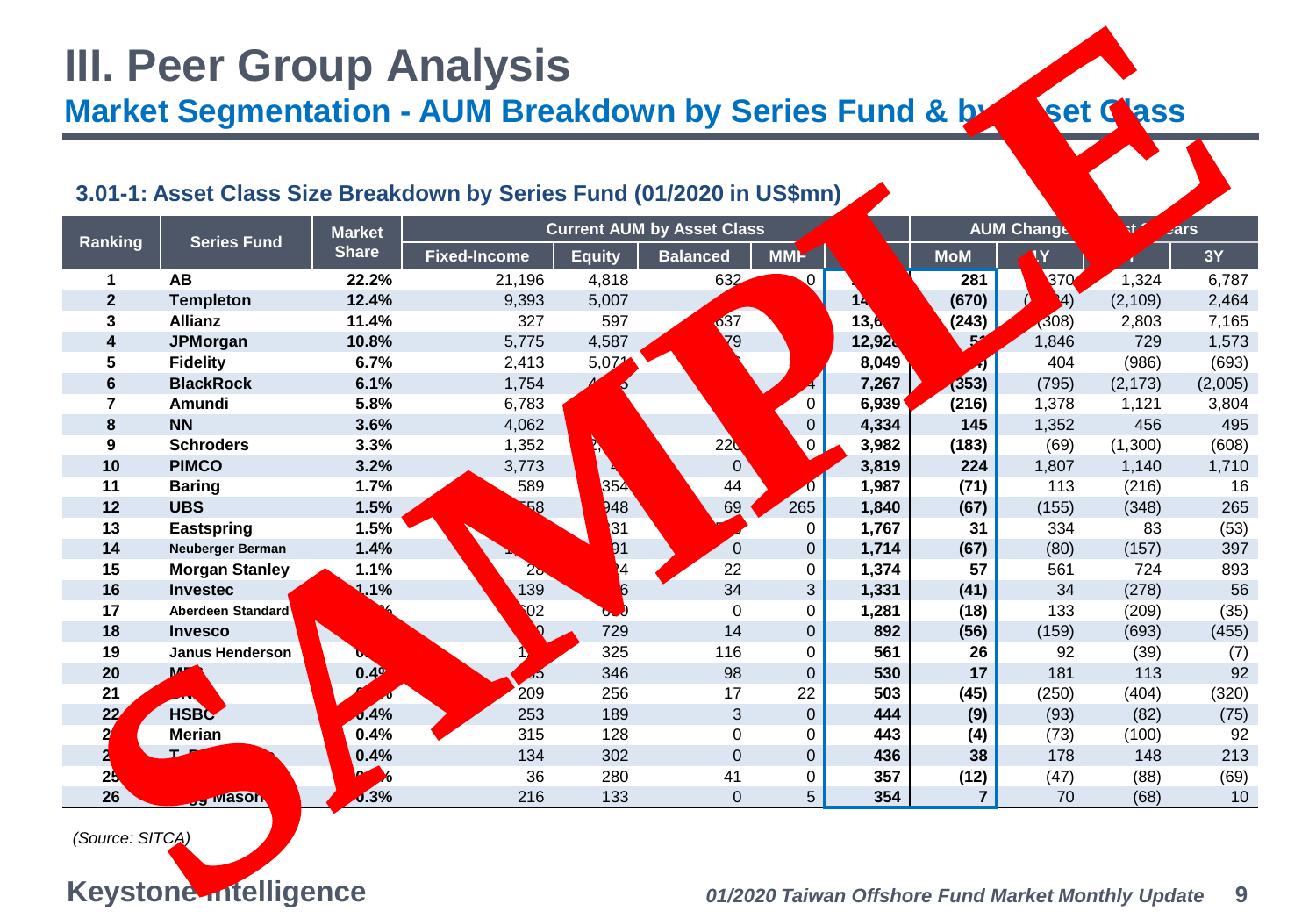# **III. Peer Group Analysis**

**Market Segmentation - Asset Class Breakdown by Series Fx** 

## **3.02: Asset Class Breakdown by Series Funds (01/2020) AUM Ranking Series Fund Asset Class Weight AUM Ranking Series Funding Series Funding Series Funding Series Funding Series Funding Series Funding Series Series Series Series Series Series Funding Series Series Series Series Series Series Series Series Series Series Ser Bond Equity Balanced MMF Bond Equity Balanced MMF AB** 79.5% 18.1% 2.4% 0.0% **27 Nomura** 99.7% 0.3% 0.0% 0.0% **Templeton** 63.1% 33.7% 2.8% 0.4% **28 Pictet** 0.2% 99.8% 0.0% 0.0% **3 Allianz** 2.4% 4.4% 92.8% 0.0% 8% 0.0% 0.0% **JPMorgan** 44.7% 35.5% 19.2% 0.7% **30 Natixis** 95.0% 5.0% 0.0% 0.0% **Fidelity** 30.0% 63.0% 2.9% 4.0% **31 Manulife** 22.7% 77.3% 0.0% 0.0% **BlackRock** 24.1% 65.7% 8.9% 1.3% **32 Vontobel** 36.1% 63.9% 0.0% 0.0% **Amundi** 97.8% 2.2% 0.1% 0.0% **33 UOB** 4.8% 94.1% 0.0% 0.0% **NN** 93.7% 5.5% 0.7% 0.0% **34 Eurizon** 81.9% 15.7% 2.4% 0.0% **Schroders** 34.0% 60.5% 5.5% 0.0% **35 First State** 13.6% 86.4% 0.0% 0.0% **10 PIMCO** 98.8% 1.2% 0.0% **36 DWS** 44.5% 55.5% 0.0% 0.0% Baring 29.6% 68.1% 2.2% 0.1 37 **UBP** 93.0% 7.0% 0.0% 0.0% **UBS** 30.3% 51.5% 3.7% 14.4% **38 AXA** 17.9% 82.1% 0.1% 0.0% **Eastspring** 52.0% 18.7% 29.3% 0.0% **39 Lion** 0.0% 99.8% 0.2% 0.0% **Neuberger Berman** 94.7% 5.3% 0.0% 0.0% **40 Russell** 8.6% 6.6% 0.0% 0.0% **15 Morgan Stanley 2.1% 96.3% 0.0% 2 41 GAM** 0.0% 100.0% 0.0% 0.0% **Investec** 10.4% 86.8% 2.6% 0.2% **42 KBI** 0.0% 100.0% 0.0% 0.0% **Aberdeen Standard** 47.0% 53.0% 0.0% 0.0% **43 Capital Int'l** 86.9% 11.9% 1.2% 0.0% **Invesco** 16.8% 81.7% 1.5% 0.0% **44 Edmond de Rothschild** 5.9% 94.1% 0.0% 0.0% **Janus Henderson** 21.4% 58.0% 20.6% 0.0% **45 ROBECO** 0.0% 100.0% 0.0% 0.0% **MFS** 16.1% 65.4% 18.5% 0.0% **46 Carmignac** 0.0% 0.0% 100.0% 0.0% **21 BNPPPP** 41.5% **41.5% 50.4% 4.3% 4.3% <b>47 GAM (Lux)** 62.4% 37.6% 0.0% 0.0% **HSBC** 56.9% 42.4% 0.6% 0.0% **48 BOCI-Prudential** 0.0% 0.0% 0.0% 0.0% **Merian** 71.1% 28.9% 0.0% 0.0% **49 AZ** 0.0% 91.3% 8.7% 0.0% **T. Rowe Price** 30.8% 69.2% 0.0% 0.0% **50 BNY Mellon** 69.7% 30.3% 0.0% 0.0% **PineBridge** 10.0% 78.5% 11.5% 0.0% *Total 53.1% 30.9% 15.2% 0.7%* **Legg Mason** 60.9% 37.6% 0.0% 1.4% **Market Segmentation - Asset Class Breakdown by Series Free Adown by Series Free Adown by Series Free Adown by Series Free Adown by Series Free Adown and Asset Class Breakdown by Series Funds (01/2020)<br>
Analysis Series Fre**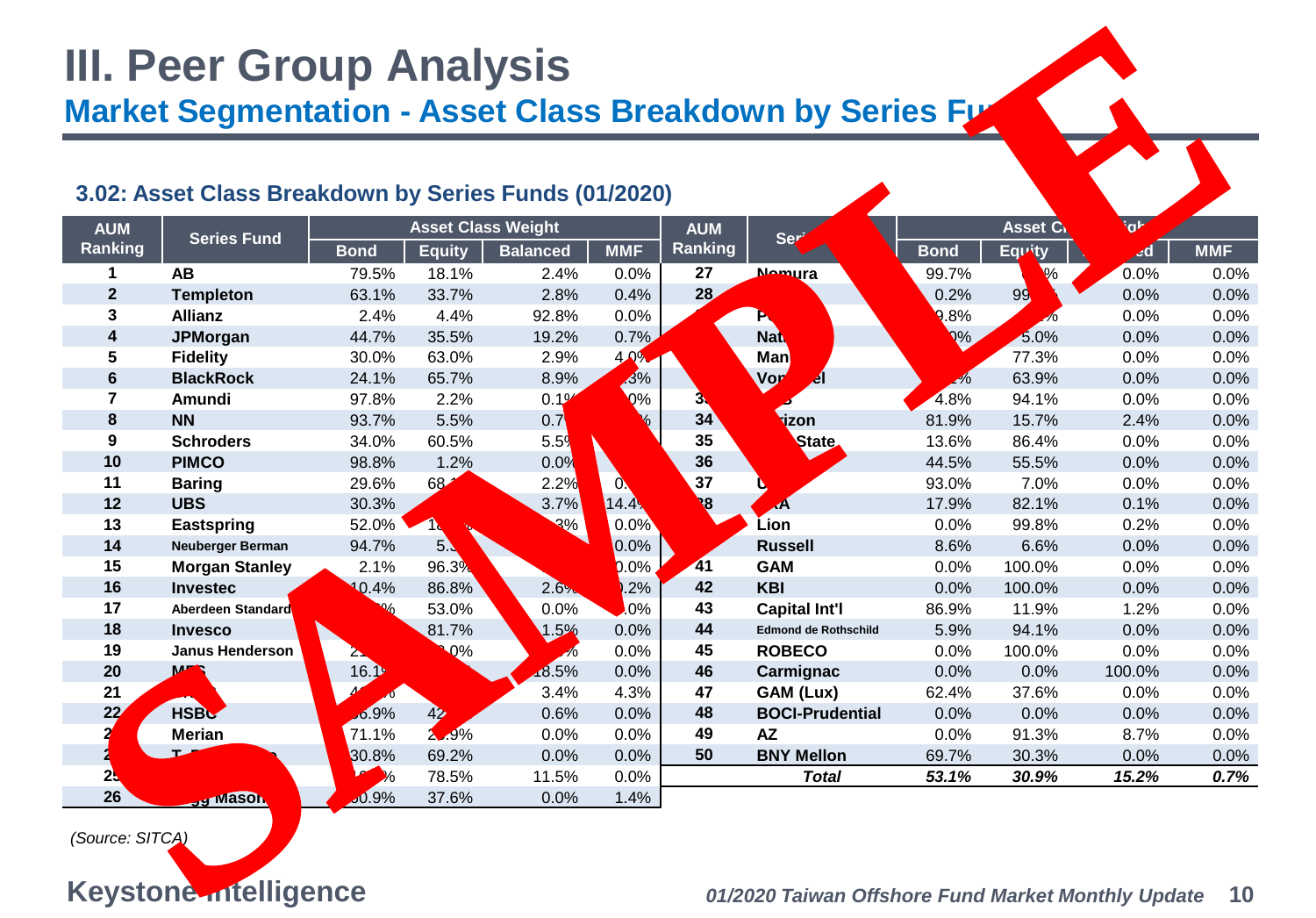## **III. Peer Group Analysis Fund Flow – Net Flows by Series Fund 1 3.05-a: Net Flows by Series Fund (US\$mn) Ranking Series Fund AUM (01/20) Fund Net Flow in Part 6 Months Net Fund Avec Fund Avec Fund Avec Transformation Avec Transformation Avec Transformation Avec Transformation h Flow (1Y) 10/19 10/19 12/19 01/2019 12/19 AB 26,647** 367 347 429 198 213 **446** 3,473 **Templeton 14,876** 6 (2) (38) (295) (246) **(396)** (485) **Allianz 13,618** 189 72 83 (92) (163) **(59)** (379) **JPMorgan 12,928** 223 266 205 87 95 **170** 1,154 **Fidelity 8,049** 22 10 **89 12 (91)** 22 (91) **85** (185) **BlackRock 7,267** 7 4 18 (118) (206) **(187)** (1,365) **Amundi 6,939** 352 281 149 (16) (68) **(55)** 2,291 **NN 4,334** 161 110 154 206 151 **212** 1,462 **Schroders 3,982** (238) 69 14 20 (70) **(100)** (289) **PIMCO 3,819** 225 109 84 175 112 **168** 1,577 **Baring 1,987** (5) 20 6 (12) (26) **(24)** 2 **UBS 1,840** 22 36 (2) (43) (48) **(49)** (339) **Eastspring 1,767** 131 29 62 53 (24) **57** 493 **Neuberger Berman 1,714** 7 17 8 25 (1) **(5)** 31 **Morgan Stanley 1,374** 48 35 (55) (93) 33 **29** 390 **Investec 1,331** 27 8 11 (22) (3) **(10)** (78) **17 Aberdeen Standard <b>1,281 1** 26 **11** 39 6 (35) 3 37 37 **Invesco 892** (4) (18) (1) (17) (26) **(32)** (239) **Janus Henderson 561** 10 5 16 2 8 **25** 24 **MFS 530** (7) 7 21 6 16 **19** 117 **BNPP 503** (0) 1 (10) (4) (5) **(41)** (262) **HSBC 444** 13 26 (11) (26) (25) **(6)** (119) **Merian 443** (39) 4 (19) (8) (26) **0** (86) **22 16** (2) **232 232 130 PineBridge 357** (6) (1) (1) 46 (3) **(8)** (6) **Legg Mason 354** (15) (7) 27 (13) (11) **5** 39 **ELECTION Analysis**<br> **Solid-articles:** Fund Clearly Series Fund 1<br> **Solid-articles:** Fund (USSmn)<br> **Solid-articles:**<br> **Solid-articles:**<br> **Solid-articles:**<br> **Solid-articles:**<br> **Solid-articles:**<br> **Solid-articles:**<br> **Solid-ar**